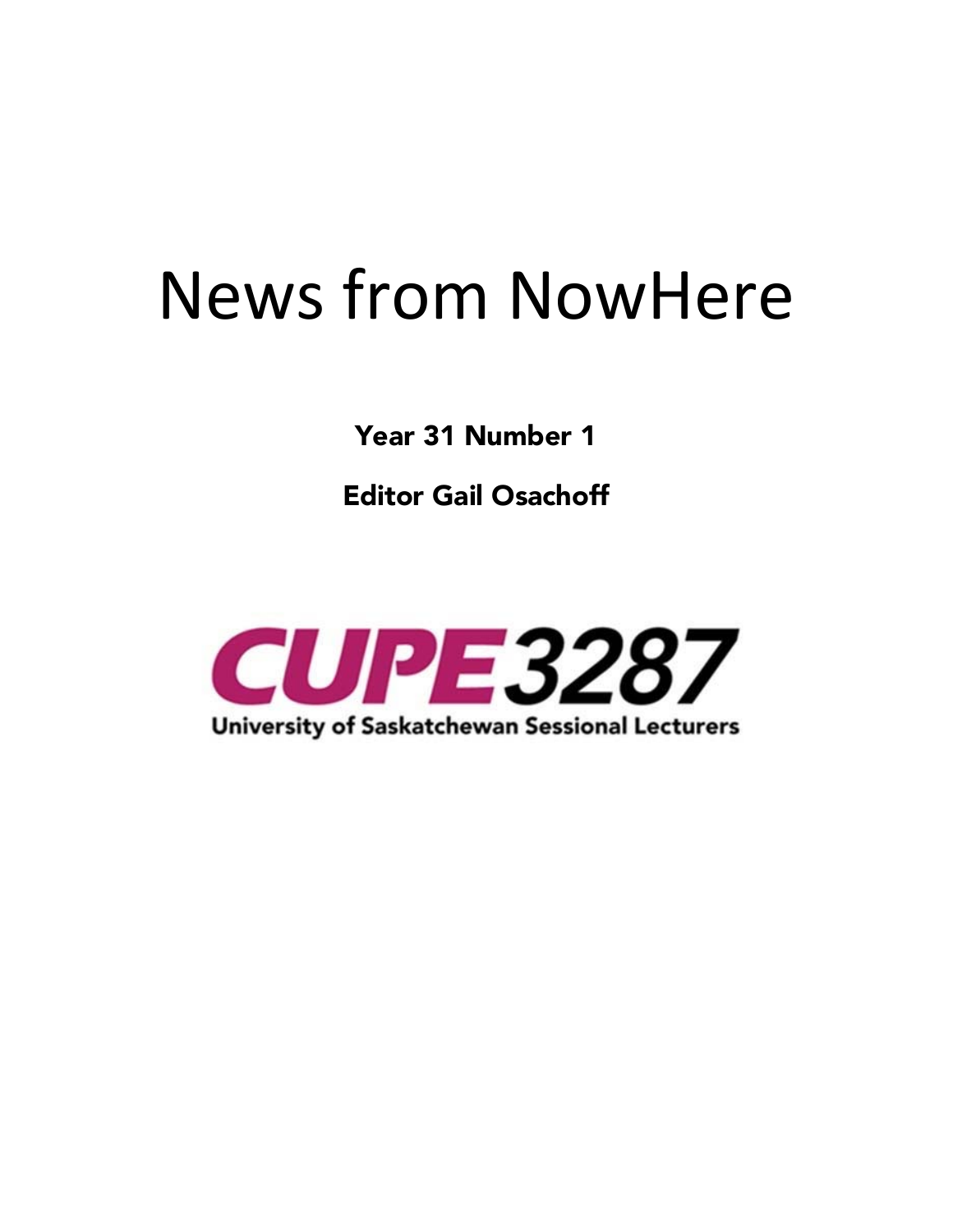| <b>Contents</b>                                            |               |
|------------------------------------------------------------|---------------|
| <b>President's Message</b>                                 | $\mathcal{P}$ |
| <b>Summer Membership Meeting</b><br>Agenda, August 5, 2020 | 4             |
| <b>Call for Nominations</b>                                | 5             |
| <b>CHIRPS</b>                                              | 5             |
| <b>Report on CUPE SK Annual</b><br>Convention              | 6             |

### **President's Message**

A lot has changed in the last few months, both in the world at large and for our Union.

In particular, as I'm sure virtually all of you are aware, the COVID-19 pandemic has caused enormous disruptions at the University. With the closure of the campus in mid-March, many of us had to quickly adapt to remote delivery of our Winter term courses. Remote delivery was also mandated for courses taught in the Spring and Summer Session and, with a very few exceptions for seminars and laboratory courses, this will be continuing into the Fall, 2020 term (and possibly beyond).

Another consequence of the University's response to the COVID-19 situation was the cancellation of a number of alreadyscheduled courses in the Spring and Summer Session. Based on the number of job postings that had appeared prior to April, the number of courses offered on a sessional basis in the Spring and Summer of 2020 was already set to be reduced by about 40% compared to recent years. The cancellations due to the pandemic reduced these still further.

A related trend that the Union has noted in the course build for the 2020-21 Regular session is the combining of relatively low-

enrollment course sections (especially in courses with a lab component) into much higher-enrollment courses redesigned for remote delivery (typically by USFA faculty). While this may be a necessary expedient to facilitate remote instruction in some courses in the current circumstances, and while there is little that the Union can do to prevent it, we will continue to monitor this trend. If you believe that you have been deprived of teaching that you would likely otherwise have had on account of these developments, please contact the Union to provide details.

As you may recall, our current collective agreement expired in August, 2019 and, back in March, the Union was about enter into collective bargaining with the University. Bargaining dates had been set and our Negotiating Committee had developed a comprehensive package of proposals with a view to achieving a number of important improvements to our collective agreement. Then, of course, everything changed – our bargaining dates were indefinitely postponed.

In early April, the University approached the Union about extending our current agreement for an additional year (i.e, from August, 2019 to August, 2021), simply maintaining the status quo. This was immediately rejected by the Committee.

In early May, the University conveyed to the Committee a revised Offer to Settle seeking to extend our current agreement to August 31, 2021, including a 1.5% wage increase and a (vague) commitment to enter into negotiations for a Memorandum of Agreement (MOA) dealing with online instruction in scope of CUPE 3287. This too was rejected by the Committee.

A number of proposals and counter-proposals regarding an offer to settle were circulated between the Union and the University in June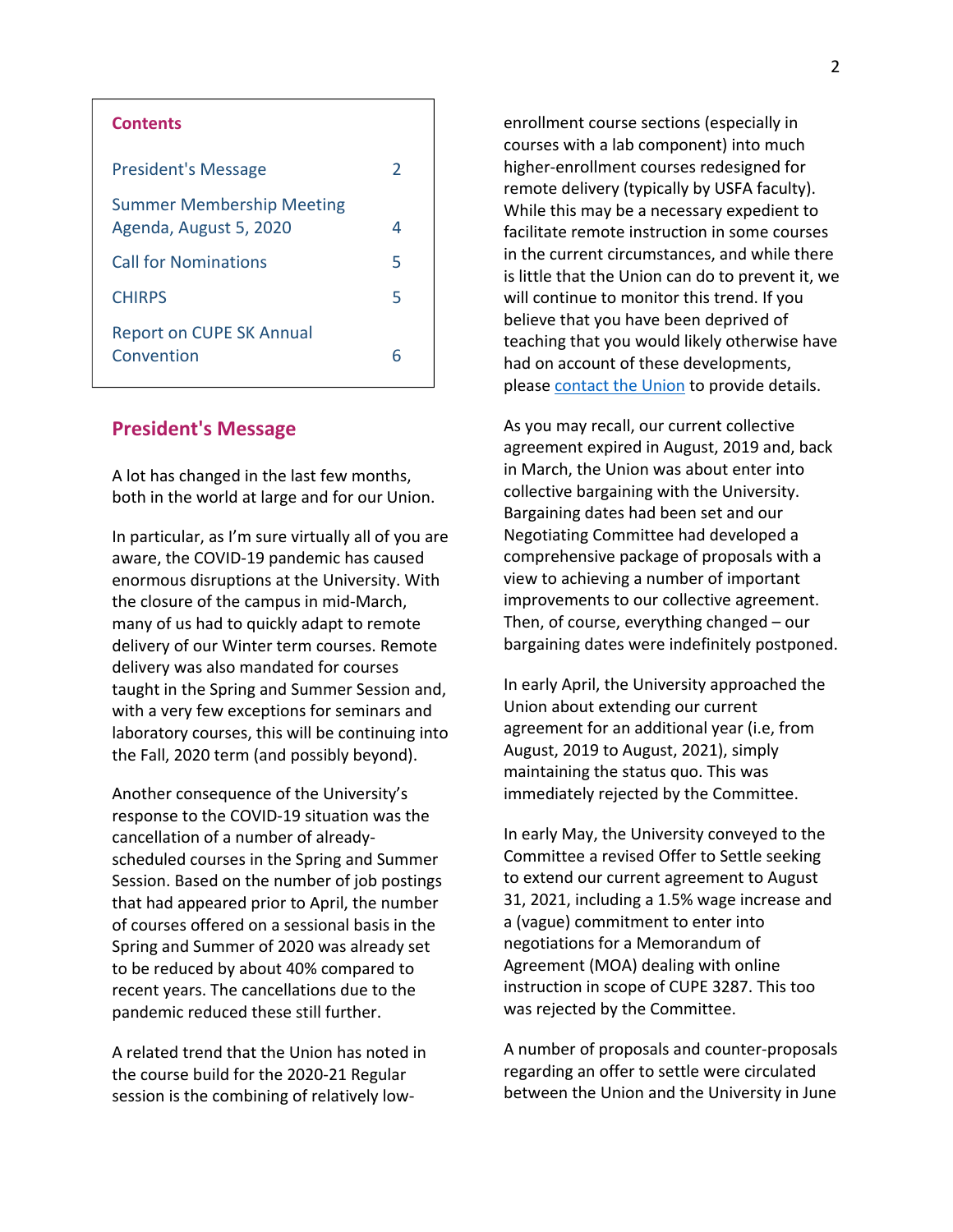and July. As things stand (as of July 29), the most recent Union counter-proposal includes: (**a**) A 2% stipend increase, effective September 1, 2020, (**b**) Temporary changes to the terms of reference of our Professional Development/Academic Participation Fund to provide grants for hardware, software, and services related to remote instruction, (**c**) Extension of the maintenance (14.06) and qualifying (14.01) periods for Right of First Refusal (ROFR) by one year, September 1 through August 31, for each year or portion of a year that the University's operations continue to be significantly affected by the COVID-19 pandemic, (**d**) A commitment that student teaching evaluations will not be considered for regular review (14.09) or discipline (18, 19) except at the request of the sessional lecturer affected while remote teaching remains mandated, (**e**) A commitment to immediately enter into discussions geared toward negotiating an MOA on online instruction in scope of CUPE 3287, and (**f**) An agreement that both parties will commence collective bargaining for the next collective agreement within six months prior to the expiry of the agreement.

We have not yet received a response to this most recent counter-proposal from the University.

Item (**e**), above, acquired a new level of urgency when, on July 2, the Union was informed of the University's "policy decision," effective September 1, 2020, to limit forcredit teaching at the U of S to members of the USFA and CUPE 3287 only.

An immediate consequence of this is that web courses offered through the Distance

Education Unit (DEU) that have, to date, been part-time ASPA contracts, will now be inscope of CUPE 3287. Many of the people who will be negatively affected by this (perhaps most obviously in terms of a considerably reduced stipend) are also members of CUPE 3287.

Let me add: 1) This change was *not* sought by our Local in any way; it was simply thrust upon us, and 2) this change is being implemented by the University before negotiations about how these positions are to integrated into our collective agreement have even begun. In my personal view, this is grotesquely unfair to all parties affected and, especially given the timing of the announcement, appears to be an attempt at something very like bullying on the part of the University.

#### **Submitted by William Buschert**

## **2020 Summer Membership Meeting**

#### **Via Zoom**

(Invitation links have been distributed to the membership via email. If you have not recevied your invitation email, please contact cupe3287@gmail.com)

#### **Wednesdy, August 5, 2020**

Time: 1:00 PM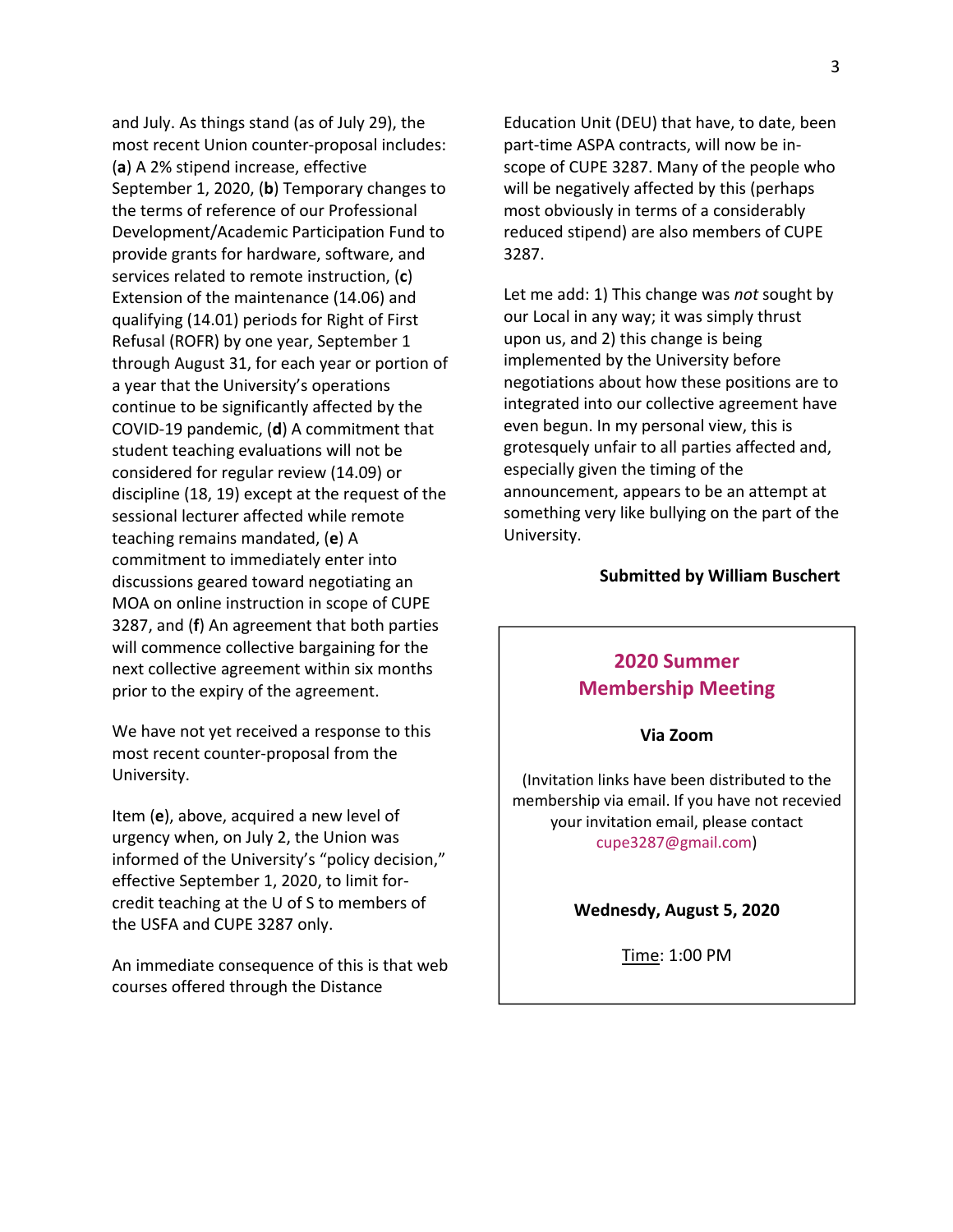

#### **SUMMER MEMBERSHIP MEETING**

#### **August 5, 2020, 1:00 PM**

#### **Via Zoom**

#### **AGENDA**

- 1. Adoption of the agenda
- 2. Roll Call of Officers
- 3. Reading of the Equality Statement (see reverse)
- 4. Adoption of Minutes, Special Membership Meeting, Feb. 24, 2020
- 5. Matters Arising from the Minutes
- 6. Motion: Acceptance of new members
- 7. Secretary-Treasurer's Report
- 8. News and Communications Officer's Report
- 9. Correspondence & Communications
- 10. Executive Report
	- a. Grievances Update
	- b. Campus Re-Opening Update
	- c. Collective Bargaining Update Employer Offer to Settle
	- d. Employer "Policy Decision" on For-Credit Instruction/Incorporation of DEU online instructional positions into CUPE 3287
- 11. Election: Members of Ad Hoc Committee for Online Instruction MOA Negotiations (up to two)
- 12. New Business
- 13. Adjournment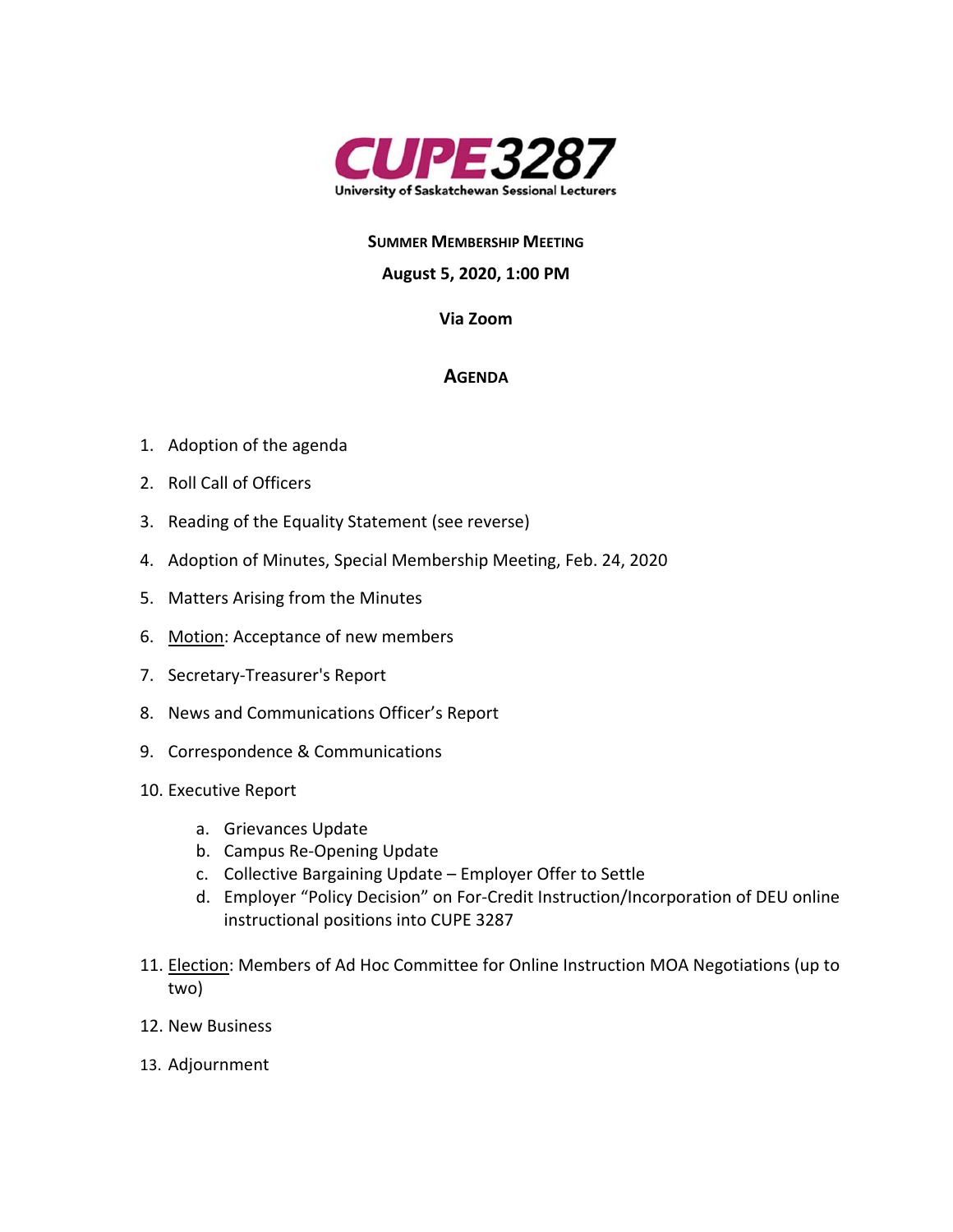## **Call for Nominations / Volunteers**

Are you a member of CUPE 3287 who has also experience teaching web and/or TV courses for the Distance Education Unit (DEU)? As described above ("President's Message," 3), these positions, formerly in-scope of APSA, will become in-scope of CUPE 3287 effective September 1st. There is much that needs to be negotiated in connection with this change in order to protect the interests of our members.

In order to do this effectively, it would be useful if one or two CUPE members with experience in teaching DEU web courses could assist the Executive in negotiations relating to a Memorandum of Agreement on online instruction. If you are interested in serving the Union in this capacity, please put your name forward at the Summer Membership Meeting on August 5, or, if you are unable to attend the meeting, contact the Union at cupe3287@gmail.com.

## **CHIRPS**

Somewhat wise words for the present:

From Alexander Woollcott -- All the things I really like to do are either illegal, immoral, or fattening.

From Oscar Wilde – Philosophy teaches us to bear with equanimity the misfortunes of our neighbours.

From Rita Mae Brown – Computer dating is fine – if you're a computer.

From Mark Twain – It was wonderful that Columbus found America, but it would have been more wonderful if he'd missed it.

From W. B. Yeats – Some people say there is a God; others say there is no God. The truth probably lies somewhere in between.

From Mae West – It's better to be looked over than overlooked.

From Herbert V. Prochnow -- A philosopher is a man who, instead of crying over spilt milk, consoles himself with the thought that is was four-fifths water anyway.

From Fred Allen – California is a fine place to live if you happen to be an orange.

From Anatole France – The law, in its majestic equality, forbids the rich as well as the poor to sleep under bridges, to steal bread, or to beg in the streets.

From Guillermo – A picture is worth a thousand tweets.

From MGO – If you can't be wise, try at least to be witty.

#### **Submitted by Gail Osachoff**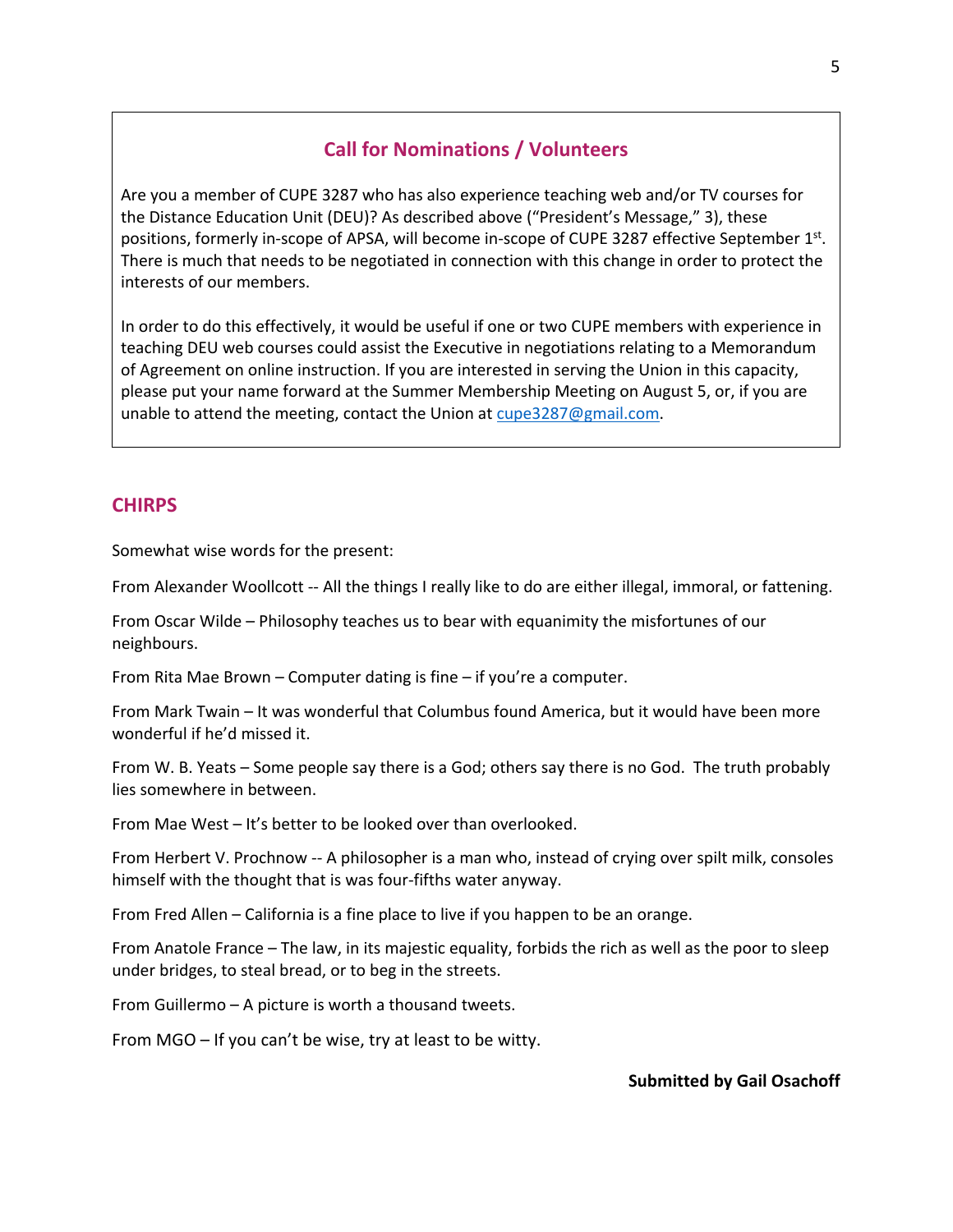## **CUPE SASKATCHEWAN 55TH ANNUAL CONVENTION SASKATOON, SK, March 4–6, 2020**

A total of 284 people, of which 225 were voting delegates representing 39 locals, attended the Convention. CUPE National, CUPE Manitoba, Canadian Labor Congress (CLC), Saskatoon & District Labor Council (SDLC), and Saskatchewan Federation of Labor (SFL) were represented. Guests included Charlie Clark, Mayor of Saskatoon, Elder Rose Bird, R. Meili, Leader of the Official Opposition, Saskatchewan NDP, and NDP MLAs David Forbes and Vicki Mowat. CUPE 3287 was represented by two delegates.

The Convention focused on five main issues: (a) political action and workers' rights; (b) equality; (c) health and safety; (d) privatization; and (e) union affairs. One panel discussion was held: *"Why Politics Matter!"*

Four interesting presentations were provided for the convention delegates. Amira Elghawaby (CLC) spoke on *"Islamophobia",* stating that social media plays a huge role in perpetuating Islamophobia, but that organized labor can play an important role in opposing racism, bigotry, and far-right extremism.Sheryl Burns (CUPE 1936) presented on *"Workers with Disabilities, Their Workplace Rights and Creating an Abilities Smart Workplace"*, stressing that disabled workers represent untapped resources that can benefit the workplace and the economy. Roy Winters (CUPE National HSO) spoke on *"Enforcing the Law of Health and Safety"*, highlighting the fact that organized labor needs to use its collective power to introduce and enforce OHS measures. Simon Enoch (CCPA Saskatchewan) enlightened the Convention with a presentation on *"P3s and Pitfalls: The Untold Truths of P3s in Saskatchewan"*, stressing that confusion and uncertainty, inefficiencies, and problems with this approach contribute to P3s being a questionable way of building infrastructure and public service buildings.

What they said:

- 1. Mark Hancock (President, CUPE National): 2020 issues include austerity incentives, wage cutbacks, and weakening/dissolving unions.
- 2. Simon Enoch (Director, CCPA Saskatchewan): Public sector workers are often called upon to resolve issues that are the PS contractors' responsibility.
- 3. Charlie Clark (Mayor, City of Saskatoon): How do we figure out how we can get help for people who need help, and not punish them.
- 4. Rory Gill (CUPE Alberta): Politics matter!
- 5. Troy Winters (CUPE National Health and Safety Officer): We don't need better laws; we just need governments to enforce them.
- 6. Tom Graham (President, CUPE SK): We can make a difference by electing people who care about our society.
- 7. Judy Henley (Secretary-Treasurer, CUPE SK): Organize the unorganized as precarious employment rises and governments continue to cut funding and privatize public services.